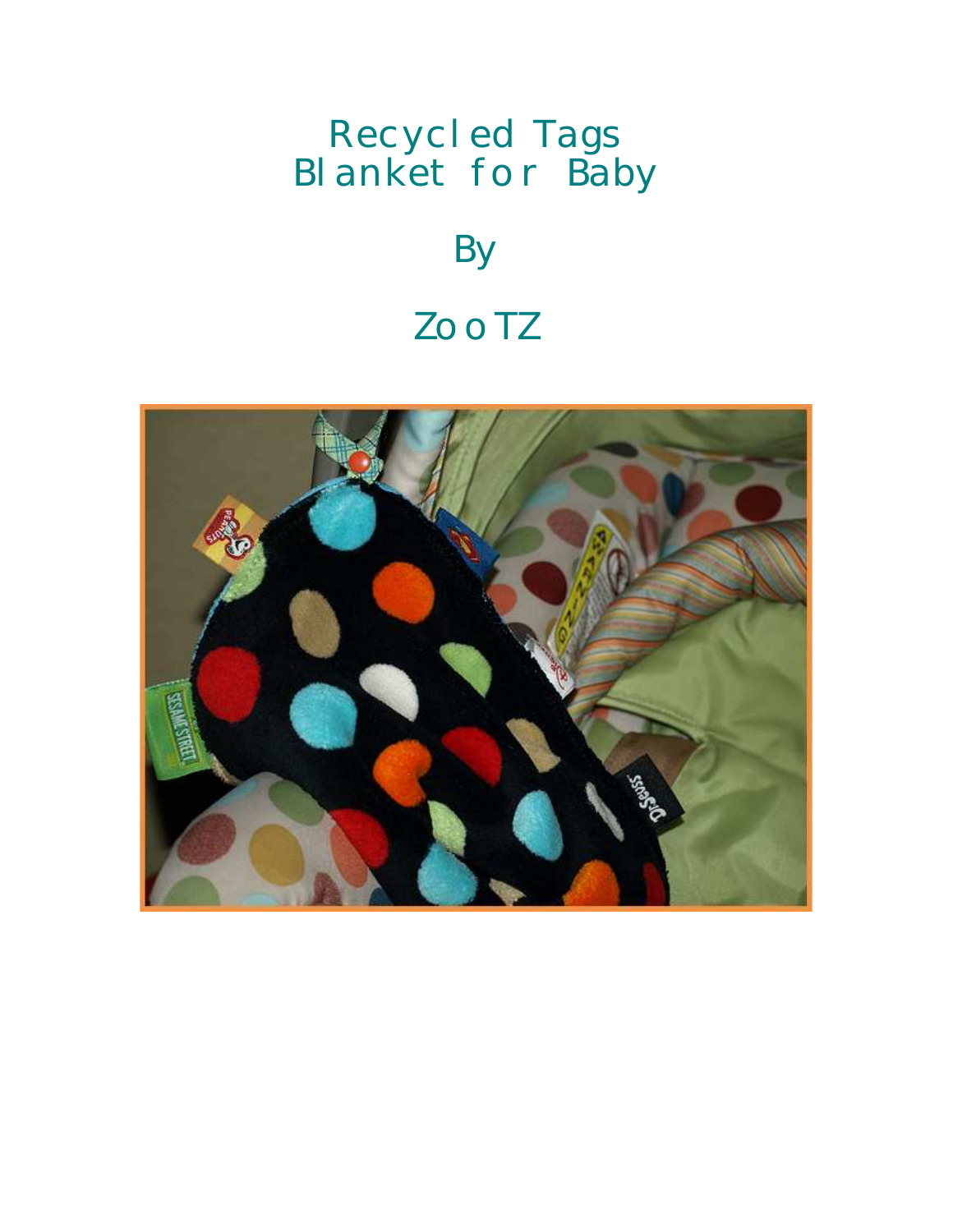Not a new idea by any means, but a fun twist with recycled tags! Perfect for up cycling into a fun blanket for your newest addition!

You could even take it a step further and use recycled tee fronts for the blanket instead of the minky. Super cute and earth conscious too!

Supplies Needed

(2) 13.5" Squares of Material(Minky, Velour, Tees, Etc.) Tags 1 Snap(Can be Metal or Poly) 1 Small Scrap of Fabric for Loop(Optional)

Directions

1. Start by cutting 2 squares 13.5" from your fabric.

2. Round the corners on your 2 squares. I do this by placing a small bowl or dish on the corner and rounding it with my rotary cutter.

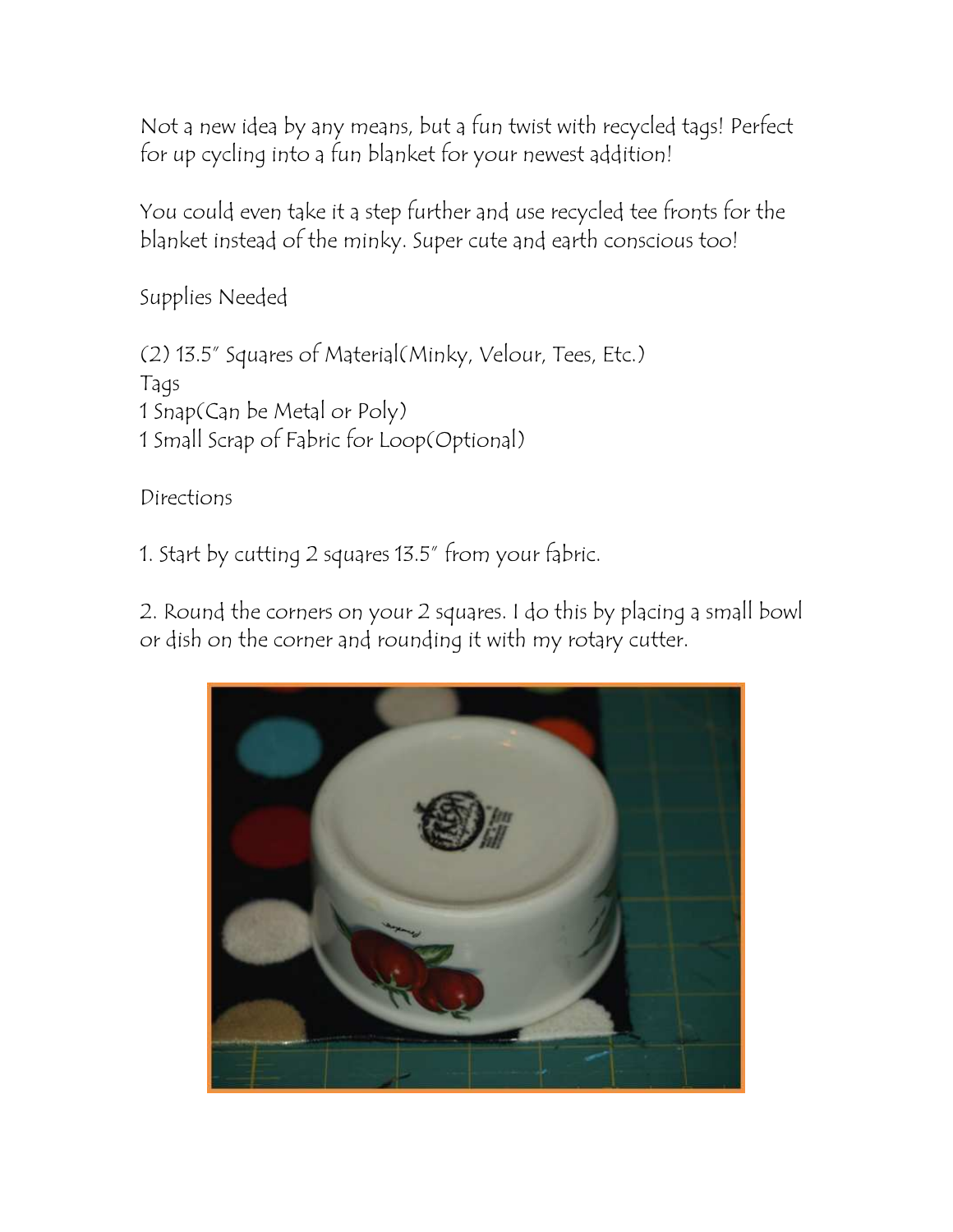3. Next, cut a rectangle 2" x 7" from your scrap piece of woven. (This will be for the optional loop that can be attached to the carrier.) While ironing turn down the sides of your rectangle so they are touching. Crease. Fold one more time and steam well. This part is just like making bias tape.

Now I tuck in the raw edge at one end and press again. Topstitch your strip close to the edge.



4. For the next step, take your tags that you have been collecting from old tees and pin them on the square that will become the back of your blanket.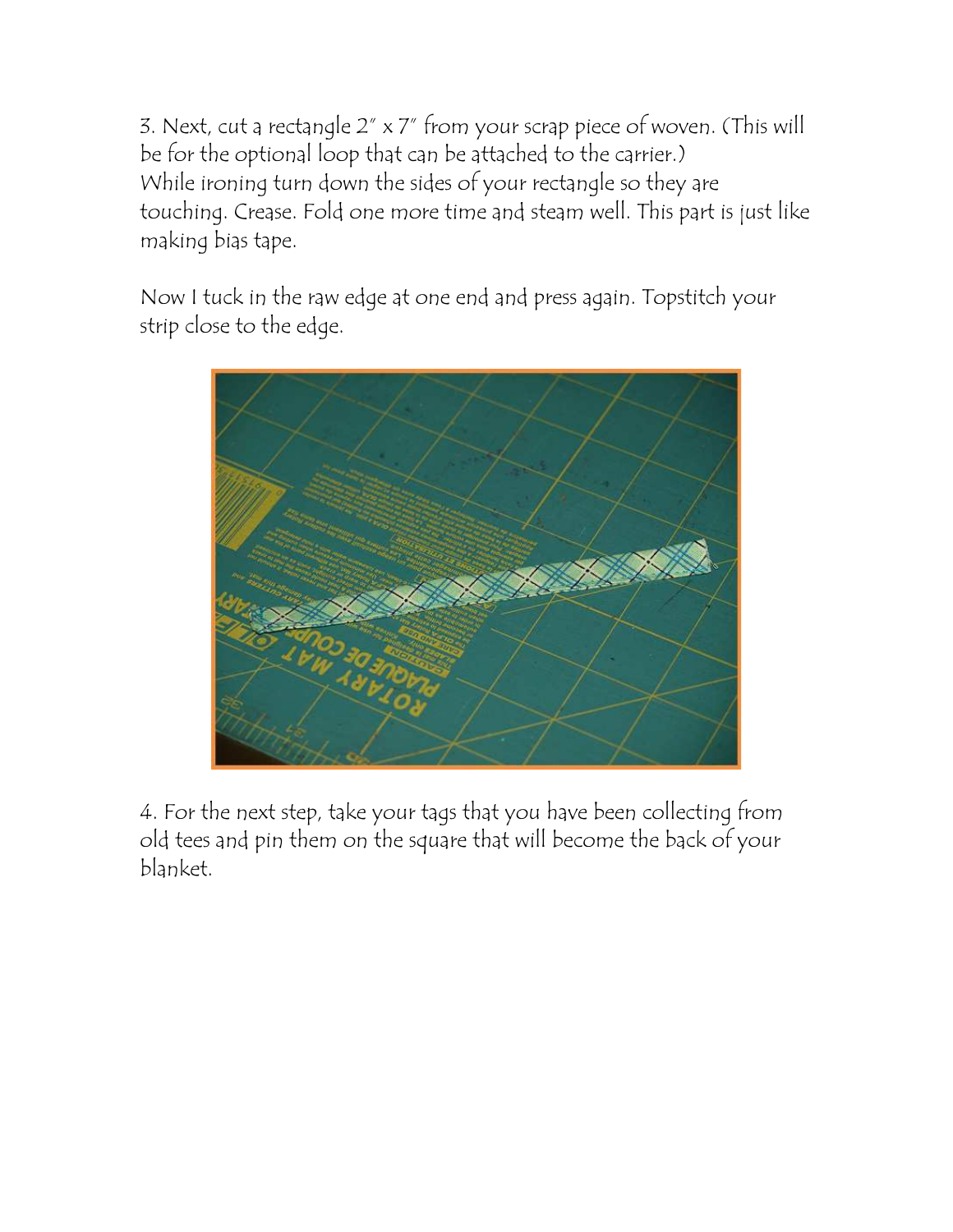

5. Pin your strip that will become your loop to one of the corners.



All of your tags should be pinned to the edge and the raw edge of the tags should be outward.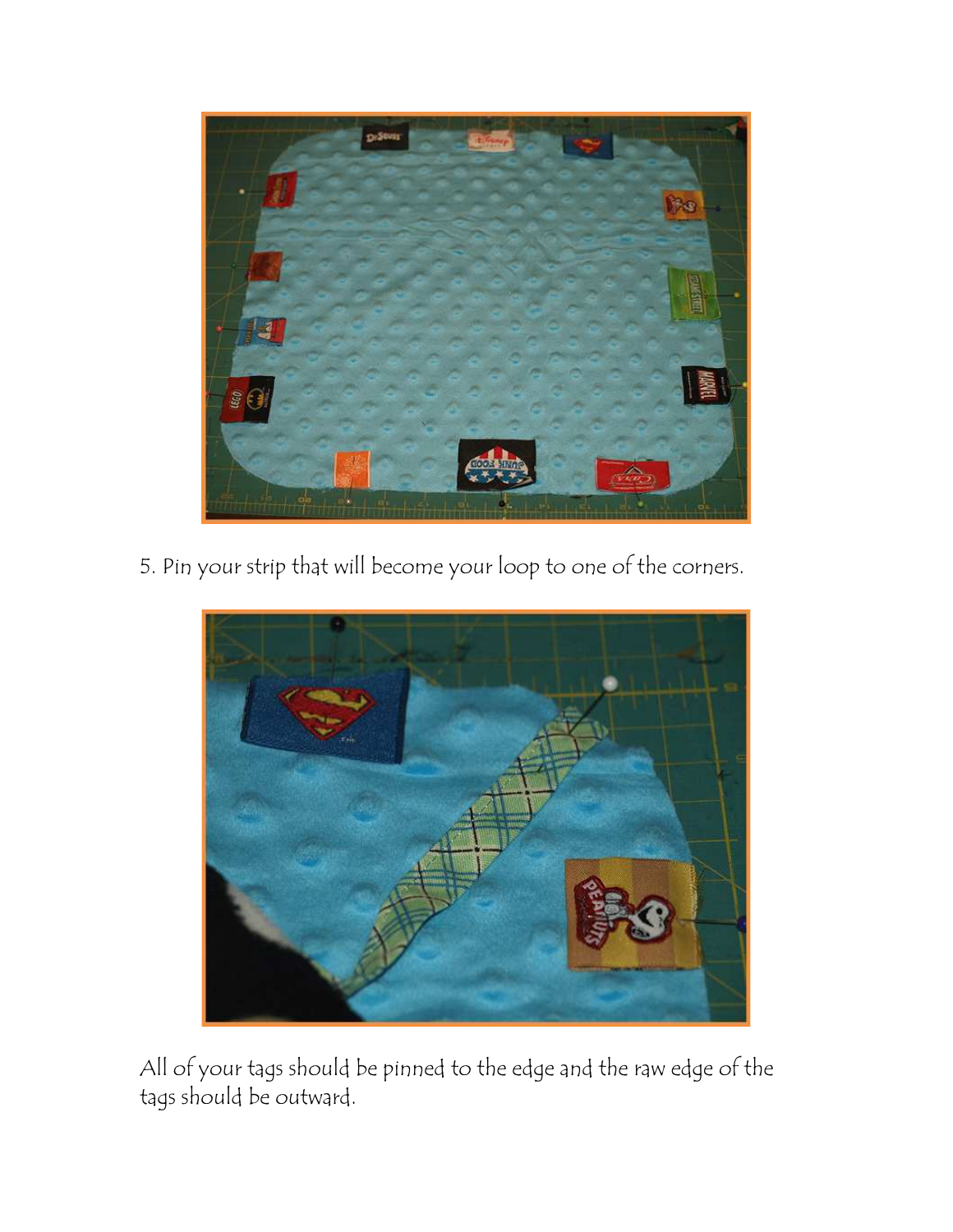6. Lay the other square on top, right sides together and pin, pin, pin!! Anytime you are using stretchy fabrics like minky it is so important to pin your work as much as possible. You don't want any stretching while you sew.



7. Now sew around the edges of your blanket with your sewing machine leaving about 2" open for your turn out. I used a scant ¼" seam allowance here because I wanted to make sure that all of the pictures on my tags showed when sewn.

The best advice, slow and steady wins the race! Go slow, take your time, match your edges, it will show in the finished product.

MOST IMPORTANT: Don't forget to leave the 2" space to turn out your blanket!!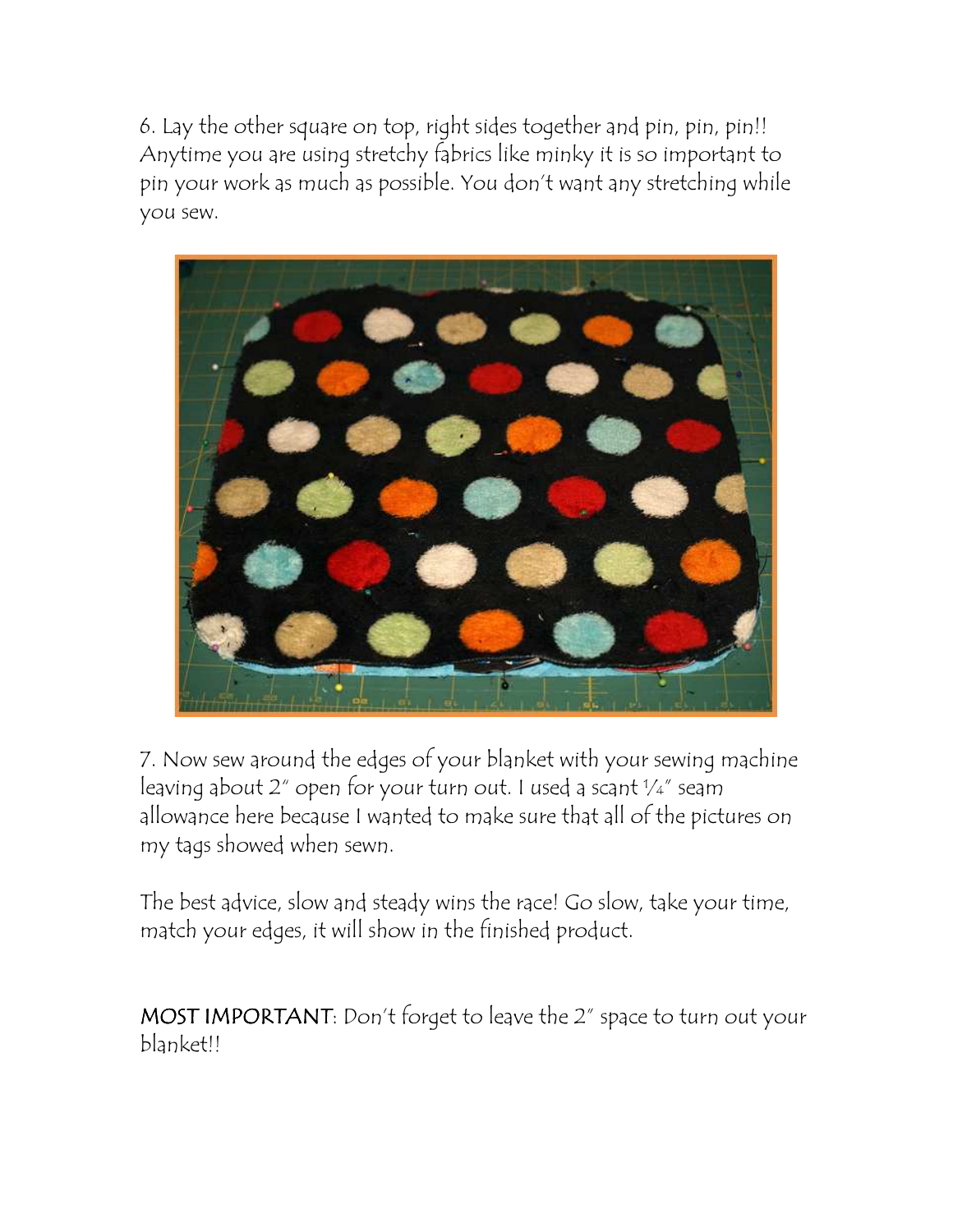8. Now, turn it right side out and topstitch the area closed. For a more finished look I prefer to zig zag around my blanket at the end.



9. Add your snap to the strip, one part near the blankets edge and the other at the end of your strip.